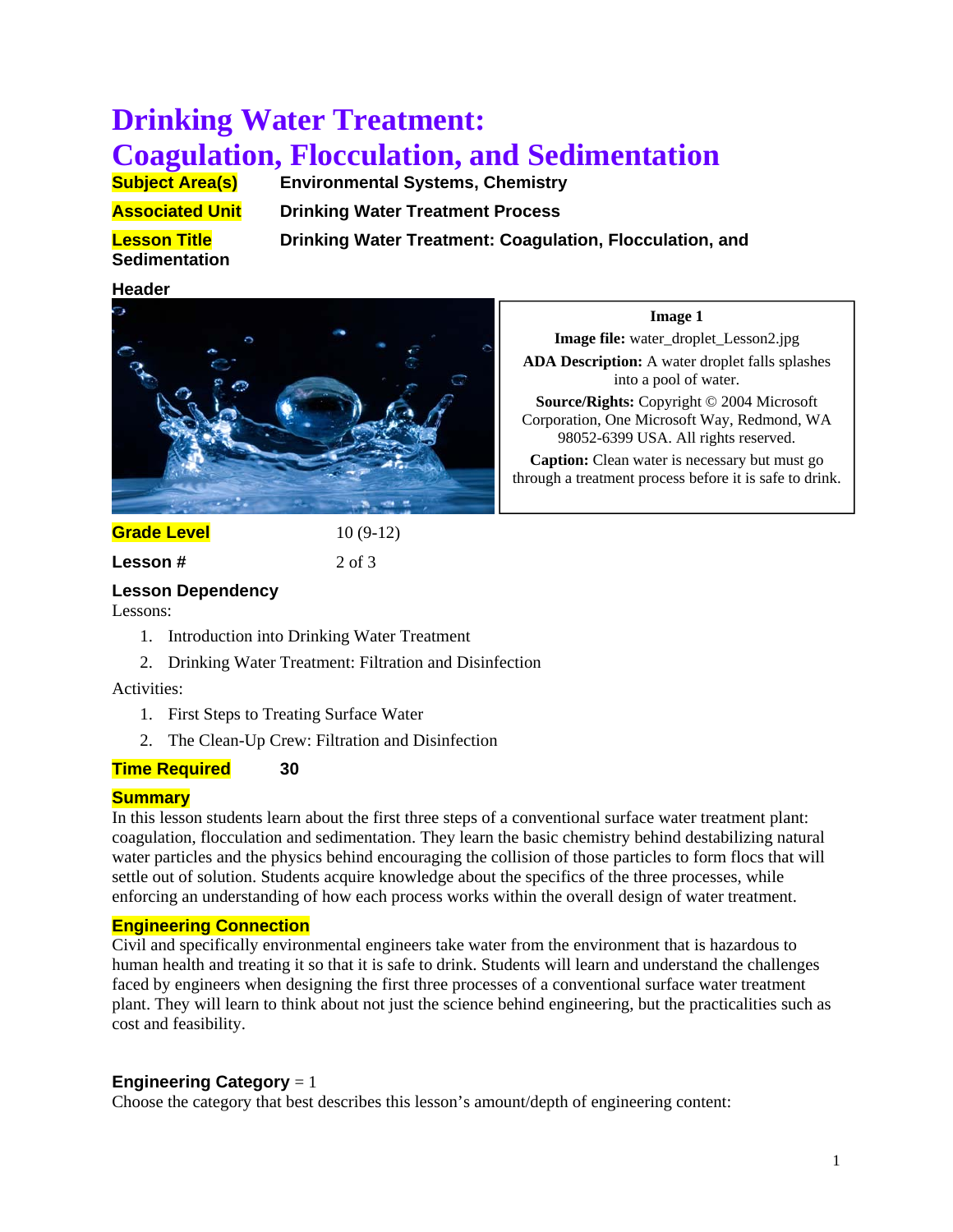- 1. Relating science and/or math concept(s) to engineering
- 2. Engineering analysis or partial design
- 3. Engineering design process

### **Keywords**

coagulation, flocculation, sedimentation, water treatment

#### **Educational Standards**

#### *National and State*

Texas, science, 2009, Environmental Systems 5(B): Identify source, use, quality, management, and conservation of water.

Texas, science, 2009, Chemistry 10(F): Investigate factors that influence solubility's and rates of dissolution such as temperature, agitation, and surface area.

#### *ITEEA Educational Standard(s)*

ITEEA, Standard 15, Grades 9-12, M. Conservation is the process of controlling soil erosion, reducing sediment in waterways, conserving water, and improving water quality.

#### **Pre-Requisite Knowledge**

#### **Learning Objectives**

After this lesson, students should be able to:

- **Describe the science behind the treatment processes coagulation, flocculation and sedimentation.**
- **Explain how the processes of coagulation, flocculation and sedimentation fit into the larger treatment scheme.**

#### **Introduction / Motivation**

In the previous lesson we discussed the sources where we collect the water for drinking water treatment, can anyone remind me what the two main sources of fresh water are? (possible student answers: groundwater, surface water, lakes, rivers, ocean). Good, groundwater and surface water are the two main sources where we collect the water that is use for drinking water treatment. Over the next two lessons we will be learning specifically about the treatment processes that are used for treating surface water. The processes that we will be discussing have been developed and optimized by scientists and engineers over many decades, and are used widely throughout the world.

Since we are focusing on surface water, who can remind me of the three main classes of contaminants in water and which of those three we need to focus on the most when considering surface water? (possible student answers: microorganisms, chemicals, parasites). In most cases microorganisms are the main concern when treating surface water because of the ease of fecal contamination from warm blooded animals that live around or in the water source. For this reason, the processes of treating surface water focuses on removing the suspended particles, which include bacteria and other microorganism, from the water.

# **Lesson Background & Concepts for Teachers**

Before diving into the details of the treatment processes, it can be beneficial to discuss the overall philosophy of conventional drinking water treatment. Drinking water treatment plants are unlike most businesses which make products or provide services for consumers, because the production of clean drinking water has a direct impact to the health of the consumers. If the plant is operating properly, no one gets sick from drinking the water, but if the plant does not perform well then people can get sick and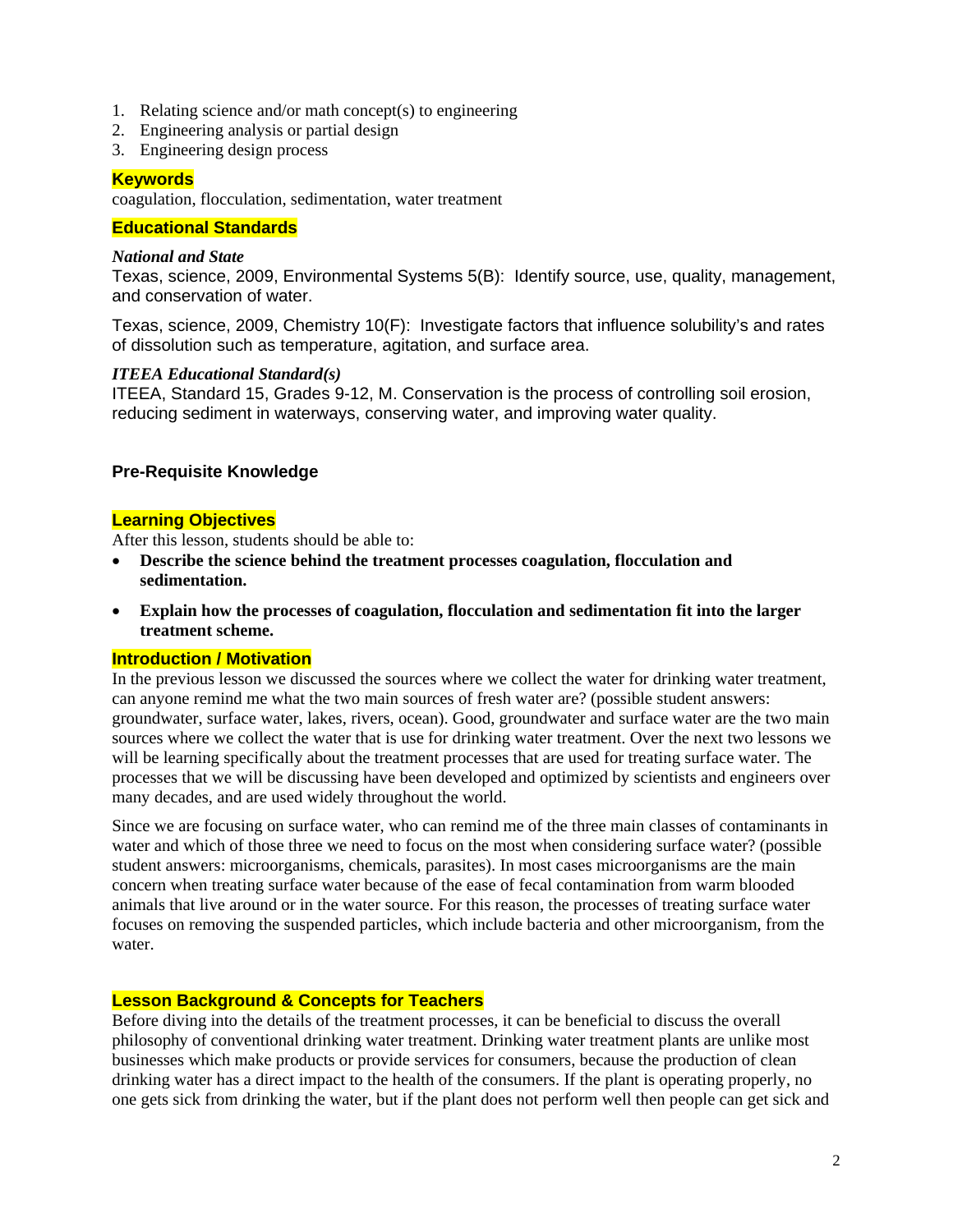even die. The first code of ethics for civil and environmental engineers is to "hold paramount the safety, health, and welfare of the public," which has implications into the design of drinking water treatment plants. First, while cost is always a constrain of design, drinking water treatment plants are design to be robust and as fool proof as possible. Secondly, drinking water treatment plants are designed with a multibarrier approach, meaning that there are multiple stages of treatment throughout the entire process that each act as a barrier against contaminants. These different barriers cannot act completely independently of the others to adequately treat the water, but they are designed to be robust enough so that if one of the barriers is not performing well, the other barriers pick up the slack. The first of these barriers is what we are discussing in this lesson, explicitly, the combination of the processes of coagulation, flocculation and sedimentation.

### **Coagulation**

The particles suspended in natural surface water are considered to be thermodynamically stable, meaning that the particles will remained suspended in the water indefinitely if nothing is changed. While there is the possibility of instable particles in natural water, for example a grain of sand suspended in a fast flowing river will settle to the bottom when the current slows down, it is safe to assume that the majority of the particles in the water are stable. The cause of this stability is static electricity. Particles in natural waters are coated with macromolecules called 'natural organic matter,' which are produced by the decomposition of organic matter such as leaves, living organisms, aquatic plants, etc. Natural organic matter has functional groups that at neutral pH's are negatively charged, giving the overall charge of the particles. Because all of the particles are negatively charge, they are repelled by one another so that the particles cannot collide and stick together to form larger and larger particles. Therefore, the goal of the first process in drinking water treatment, coagulation, is to destabilize the particles and allow them the potential to collide and stick together.

There are four main mechanisms for coagulation: double layer compression, adsorption and charge neutralization, sweep flocculation, and inter-particle bridging. Sweep flocculation is the primary mechanism used for drinking water treatment and will be the focus of this lesson. Sweep flocculation occurs with the addition of iron or aluminum, usually added as ferric sulfate or aluminum sulfate, which can easily dissolve into the water. Iron and aluminum form many different cationic species in the pH range of less than 7 or 8, which help destabilize the natural particles by compressing and or eliminating the negative surface charge on the particles. Many other salts and materials can add cations into the water, but what is unique about iron and aluminum is that when they are added at a high enough concentration they will begin to precipitate in the form of iron hydroxide, FeOH(s), and aluminum hydroxide, AlOH(s). It is the formation of these precipitates that instigate the sweep flocculation. The hydroxide solids not only help to eliminate the negative charges on the particles, but form a fluffy and sticky layer around the particles, effectively destabilizing them.

There are two main parameters that control the precipitation of iron and aluminum: the concentration of the iron or aluminum and the pH of the water. The optimum pH at which iron and aluminum are precipitated at the lowest concentration are 6-8 and 6-7 respectively, which is close to the neutral pH range of most natural waters. A complicating factor to the use of iron and aluminum is that they act as an acid and decrease the pH of the water, so to keep the pH in the optimal range it is necessary to add a base material, such as lime. Overall, sustaining the right pH is important so that the most precipitates are formed for a given dose of iron or aluminum.

Although other and potentially cheaper methods of destabilizing the natural particles could be used, adding iron or aluminum to instigate sweep flocculation is the most fool proof and robust method that aids in the effectiveness in the following treatment processes. It is for this reason that engineers design drinking water plants to use sweep flocculation, adding precipitates to the water that hypothetically sweeps the water clean of particles. In actual treatment plants, the addition of iron or aluminum occurs in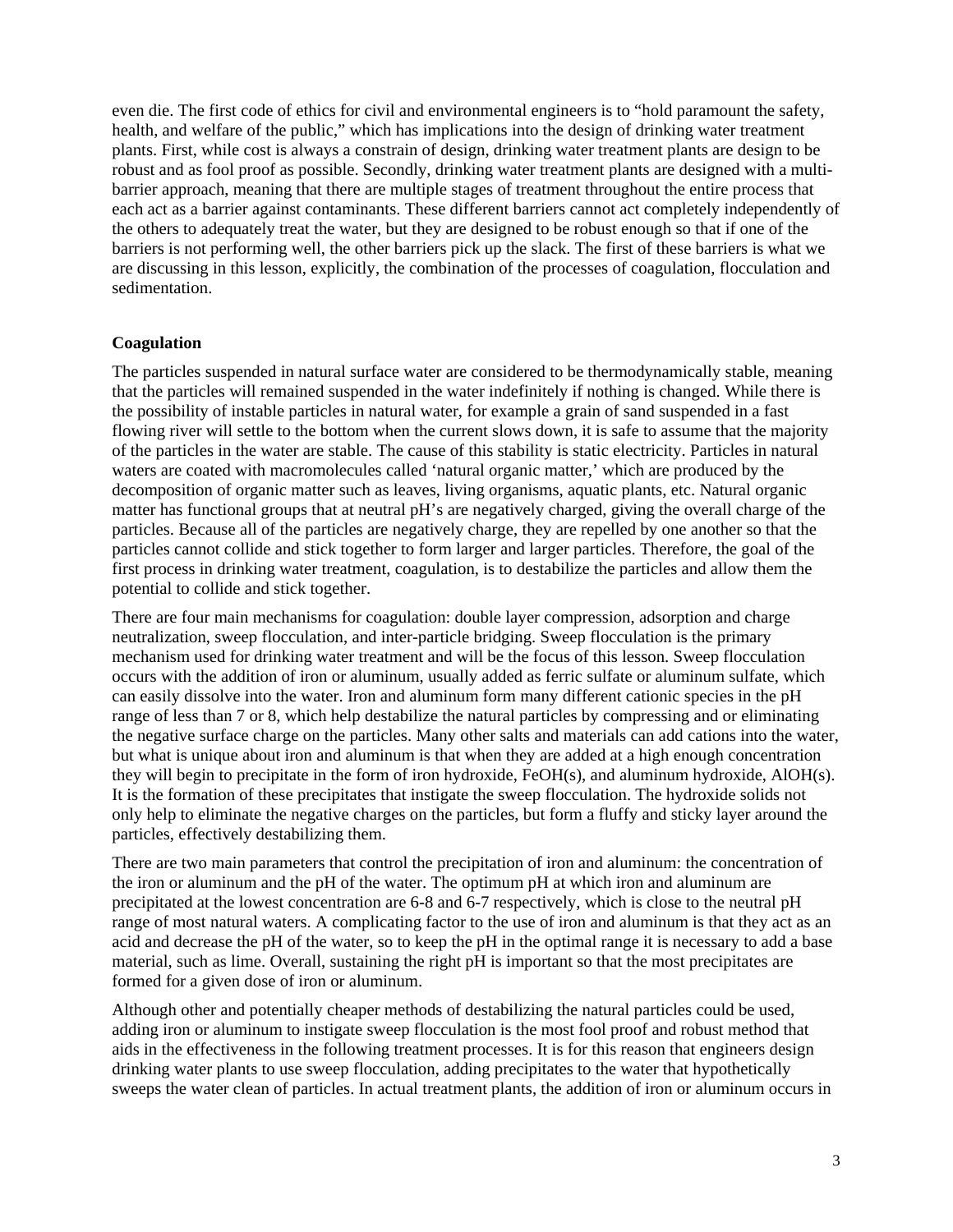a rapid mixing basin, where the iron or aluminum are thoroughly mixed into the source water. Water only spends average time of 2-3 minutes in the rapid mix basin before moving onto the flocculation basin.

#### **Flocculation**

Once the particles in the water are destabilized through the mechanism of sweep flocculation, they are now able to collide with each other and stick together. Once particles have stuck together they are called a floc, and the process of encouraging the formation of flocs is called flocculation. During the process of flocculation the water is mixed and agitated at a specific rate to encourage the most collisions between the particles as possible. In addition to the mixing, the amount of particles in the water play a role in how well flocs are formed, for if there is very little particle mass in the water, the physical collisions between particles would be difficult to instigate. This is yet another example of why the addition of iron and aluminum is the best choice in coagulation, for the formation of a precipitate helps add to the mass of particles in the water and increases the likelihood of collisions occurring.

There are three main mechanisms that particles can collide and form flocs while in the flocculation basin: Brownian motion (diffusion), fluid shear and differential sedimentation. Brownian motion is the random movement of particles in water due to the continual bombardment of water molecules against the particles. This mechanism causes particles to be continually moving in the water and can lead to collisions between two particles. Fluid shear occurs when there is a velocity gradient in the water due to mixing or the friction of the water against a surface. Collisions can occur between two particles that have different velocities caused by mixing the water. Differential sedimentation is similar to fluid shear, except it is caused by gravity instead of a velocity gradient in the water. In differential sedimentation, collisions occur when large particles or flocs settle at a higher velocity than the smaller particles underneath them. Differential sedimentation can occur in the flocculation basin as well as the sedimentation basin. The size of the particles or already formed flocs has a large role in which one of these collision mechanisms dominates in the flocculation basin; Brownian motion only occurs between two small particles, differential sedimentation only occurs between a large and small particle, but fluid shear collisions can occur between any size particles. For this reason, fluid shear is the primary mechanism of floc formation, making the mechanical mixing of the water important in flocculation.

In the flocculation basin of drinking water treatment plants, paddles are attached to a rotating axil to mechanically mix the water. The rate of mixing should be aggressive enough to optimally cause collision, but not too vigorous as to break up the flocs that have already been formed. For this reason, a common flocculation basin design include two or three different basins in series, starting with a fast mixing rate and ending with a slow mixing rate in the last flocculation basin, so that as the flocs increase in size, the rate of mixing decrease. The average time that water spends in the flocculation basin(s) is 20-30mins, afterwhich the water flows into the sedimentation basin.

#### **Sedimentation**

The last process to the first barrier against water contamination is sedimentation. During sedimentation, the flow of the water is slowed to resemble a calm environment. As the water is calmed, the large flocs that have been formed settle to the bottom of the sedimentation basin, sometimes called a clarifier. As the flocs are settling to the bottom, the relatively particle free water passes over a system of weirs and moves to the filtration process.

Sedimentation basins are designed to be rectangles or circles, but in both cases the water is commonly introduced at the bottom of the basin to give the flocs the best chance at completely settling out. A mechanical rack collects the flocs that have reached the bottom and remove them onto what is called sludge treatment. However, not all of the flocs are large enough to settle out and can continue to stay in the water. Stoke's law describes the velocity at which the flocs settle,

$$
v_s = \frac{2}{9} \frac{(\rho_f - \rho_L)}{\mu} g R^2
$$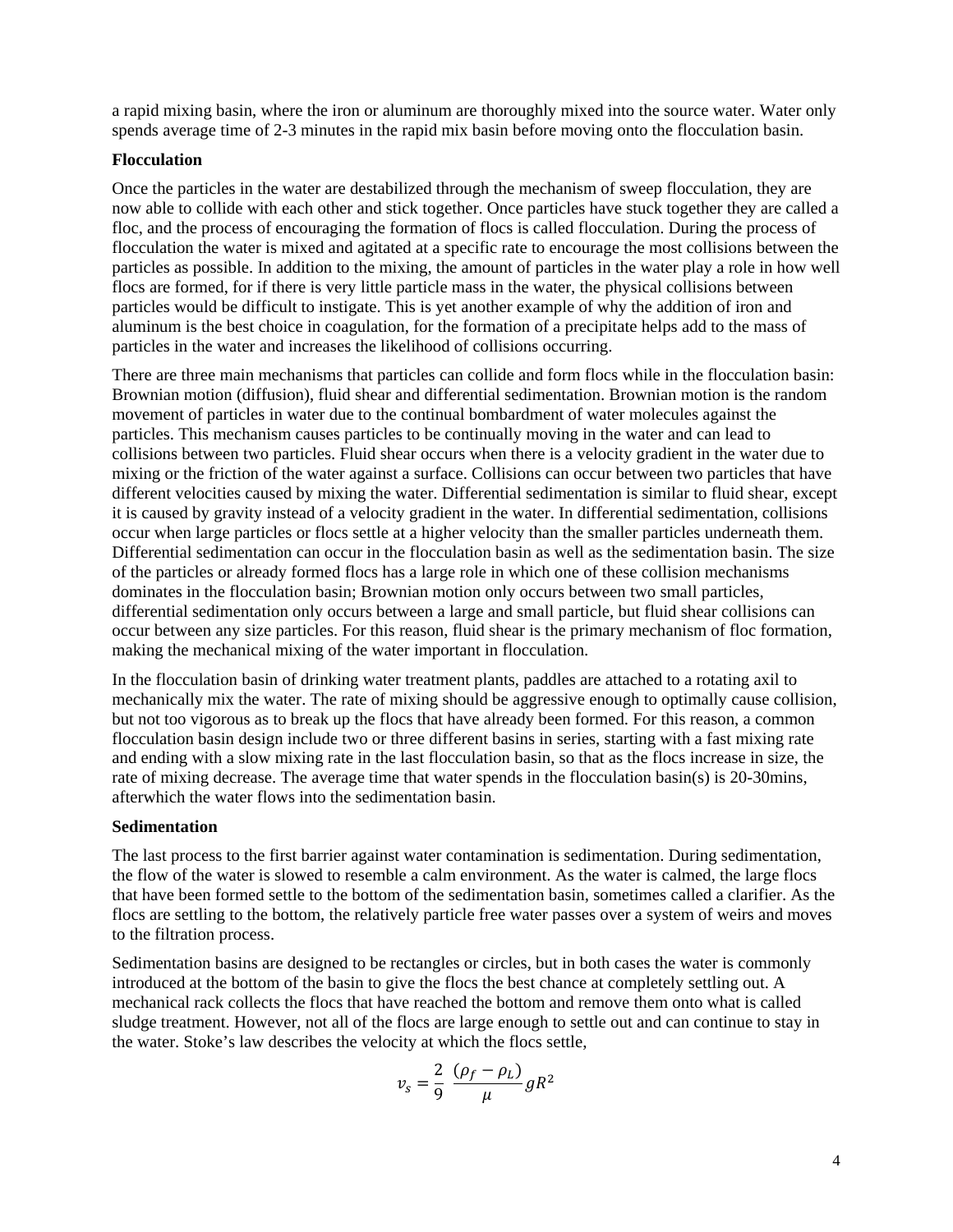where  $v_s$  is the settling velocity,  $\rho_f$  is the density of the floc,  $\rho_l$  is the density of the liquid,  $\mu$  is the liquids viscosity, g is the force of gravity, and R is the radius of the floc. From Stokes' equation, the two parameters that determine whether or not the flocs successfully settle to the bottom is the floc's density and radius. It is the job of coagulation and flocculation to make the flocs dense and large, but engineers can design the sedimentation basin so that the water spends long enough in the basin to settle out a maximum amount of the flocs formed. Water typically spends a couple of hours in the sedimentation before the top water flows over to be filtered.



# **Image 1 Image file:** Treatment Process\_Lesson2.gif **ADA Description:** A simplified graphic representation showing each stage of the drinking water treatment process. **Source/Rights:** © Copyright by Denver Water 2013 http://www.water.denver.co.gov/WaterQuality/Treatmen tProcess/ **Caption:** This is the basic process by which water is purified in a treatment facility from start to finish.

| <b>Word</b>    | <b>Definition</b>                                                           |
|----------------|-----------------------------------------------------------------------------|
| Coagulation    | The process of destabilizing the natural water particles so that the inter- |
|                | particle repulsive forces are minimized                                     |
| Coagulant      | Any material that is used to instigate the coagulation process              |
| Flocculation   | The process of encouraging collisions between the destabilized particles to |
|                | form flocs                                                                  |
| Sedimentation  | The process of encouraging the settling of flocs out of the water column to |
|                | the bottom of the basin.                                                    |
| water particle | Any object suspended, not dissolve, in the water column, which includes     |
|                | microorganisms and soil particles.                                          |

# **Vocabulary / Definitions**

### **Associated Activities**

First Steps to Treating Surface Water

### **Lesson Closure**

The first three processes of treatment make up the first barrier against contaminants. The main goal of coagulation, flocculation and sedimentation is to remove the particles, which could be harmful to human health, from the water. If done correctly, a majority of the incoming particles formed flocs and settled out in the sedimentation basin, yet there inevitably will be smaller particles or flocs that remain suspended in the water as it leaves. Although the probability of contaminates in the water leaving the sedimentation basin has been greatly reduced, to remove the remaining particles or flocs the water must be first passed through a media filter, which is the second barrier between potential pathogens and the consumer.

### **Assessment**